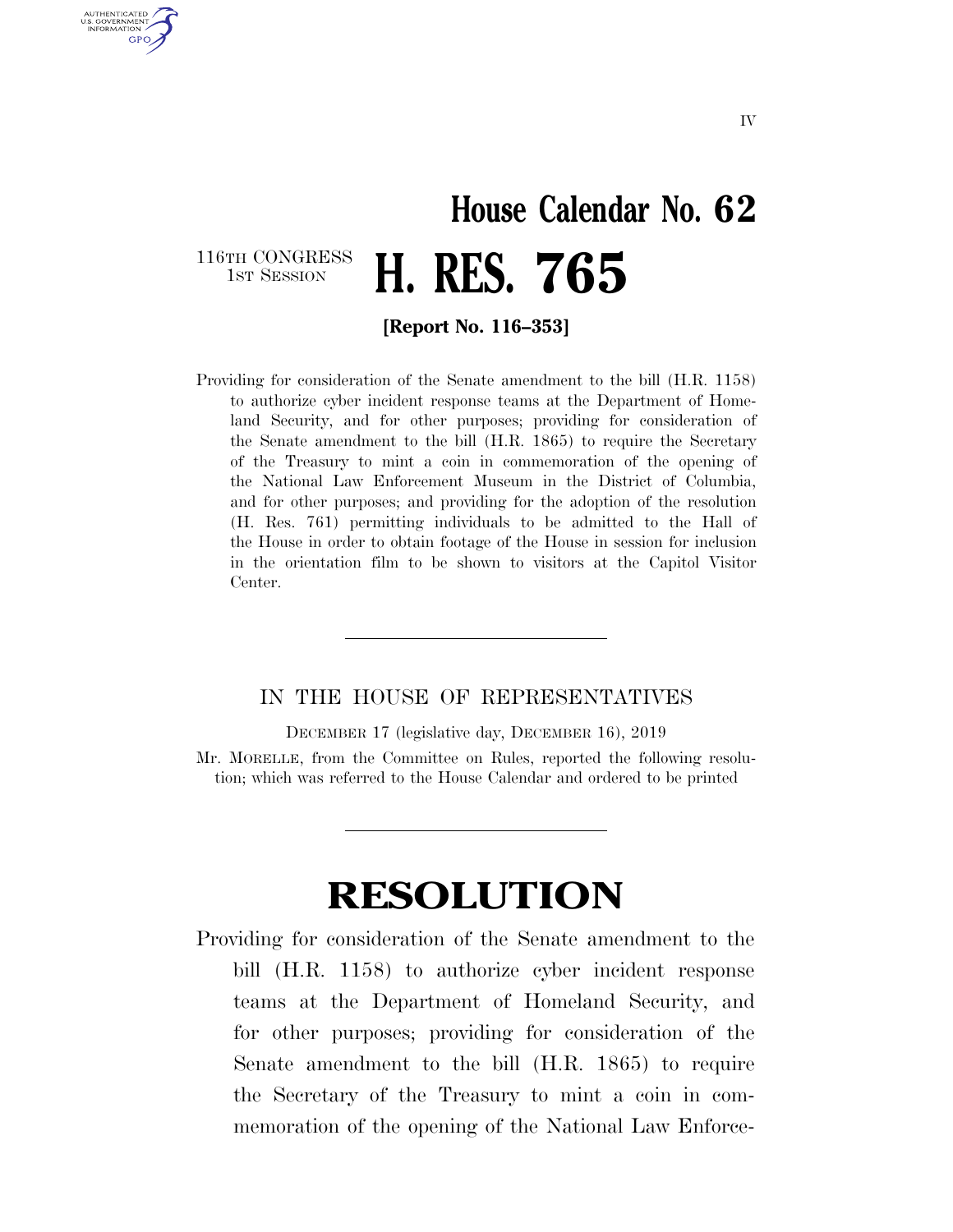ment Museum in the District of Columbia, and for other purposes; and providing for the adoption of the resolution (H. Res. 761) permitting individuals to be admitted to the Hall of the House in order to obtain footage of the House in session for inclusion in the orientation film to be shown to visitors at the Capitol Visitor Center.

 *Resolved,* That upon adoption of this resolution it shall be in order to take from the Speaker's table the bill (H.R. 1158) to authorize cyber incident response teams at the Department of Homeland Security, and for other purposes, with the Senate amendment thereto, and to con- sider in the House, without intervention of any point of order, a motion offered by the chair of the Committee on Appropriations or her designee that the House concur in the Senate amendment with an amendment consisting of the text of Rules Committee Print 116-43. The Senate amendment and the motion shall be considered as read. The motion shall be debatable for one hour equally divided and controlled by the chair and ranking minority member of the Committee on Appropriations. The previous ques- tion shall be considered as ordered on the motion to its adoption without intervening motion.

 SEC. 2. Upon adoption of this resolution it shall be in order to take from the Speaker's table the bill (H.R. 1865) to require the Secretary of the Treasury to mint a coin in commemoration of the opening of the National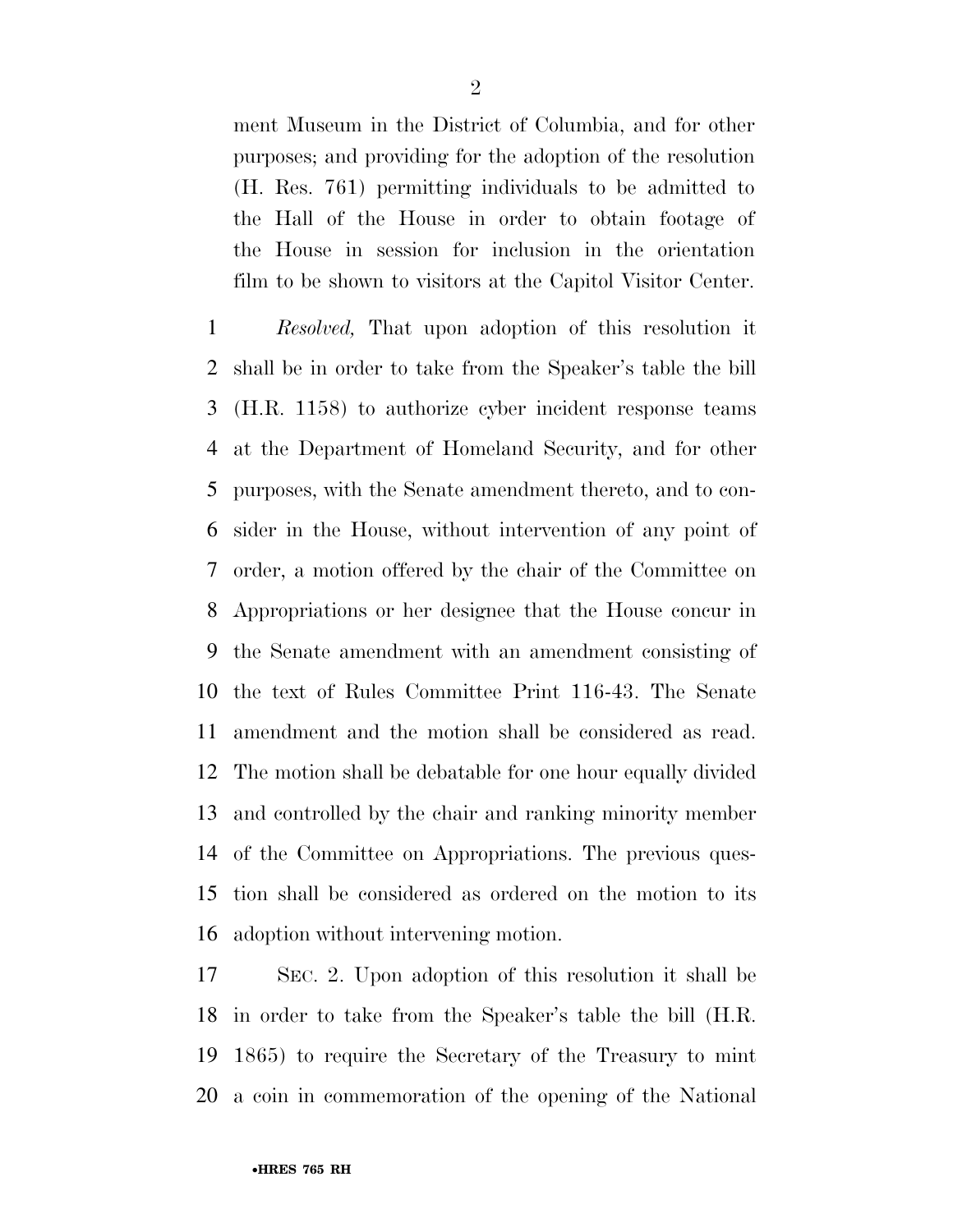Law Enforcement Museum in the District of Columbia, and for other purposes, with the Senate amendment there- to, and to consider in the House, without intervention of any point of order, a motion offered by the chair of the Committee on Appropriations or her designee that the House concur in the Senate amendment with an amend- ment consisting of the text of Rules Committee Print 116- 44 modified by the amendment printed in the report of the Committee on Rules accompanying this resolution. The Senate amendment and the motion shall be consid- ered as read. The motion shall be debatable for one hour equally divided and controlled by the chair and ranking minority member of the Committee on Appropriations. The previous question shall be considered as ordered on the motion to its adoption without intervening motion or demand for division of the question.

 SEC. 3. The chair of the Committee on Appropria- tions may insert in the Congressional Record not later than December 17, 2019, such material as she may deem explanatory of the Senate amendments and the motions specified in the first two sections of this resolution.

SEC. 4. House Resolution 761 is hereby adopted.